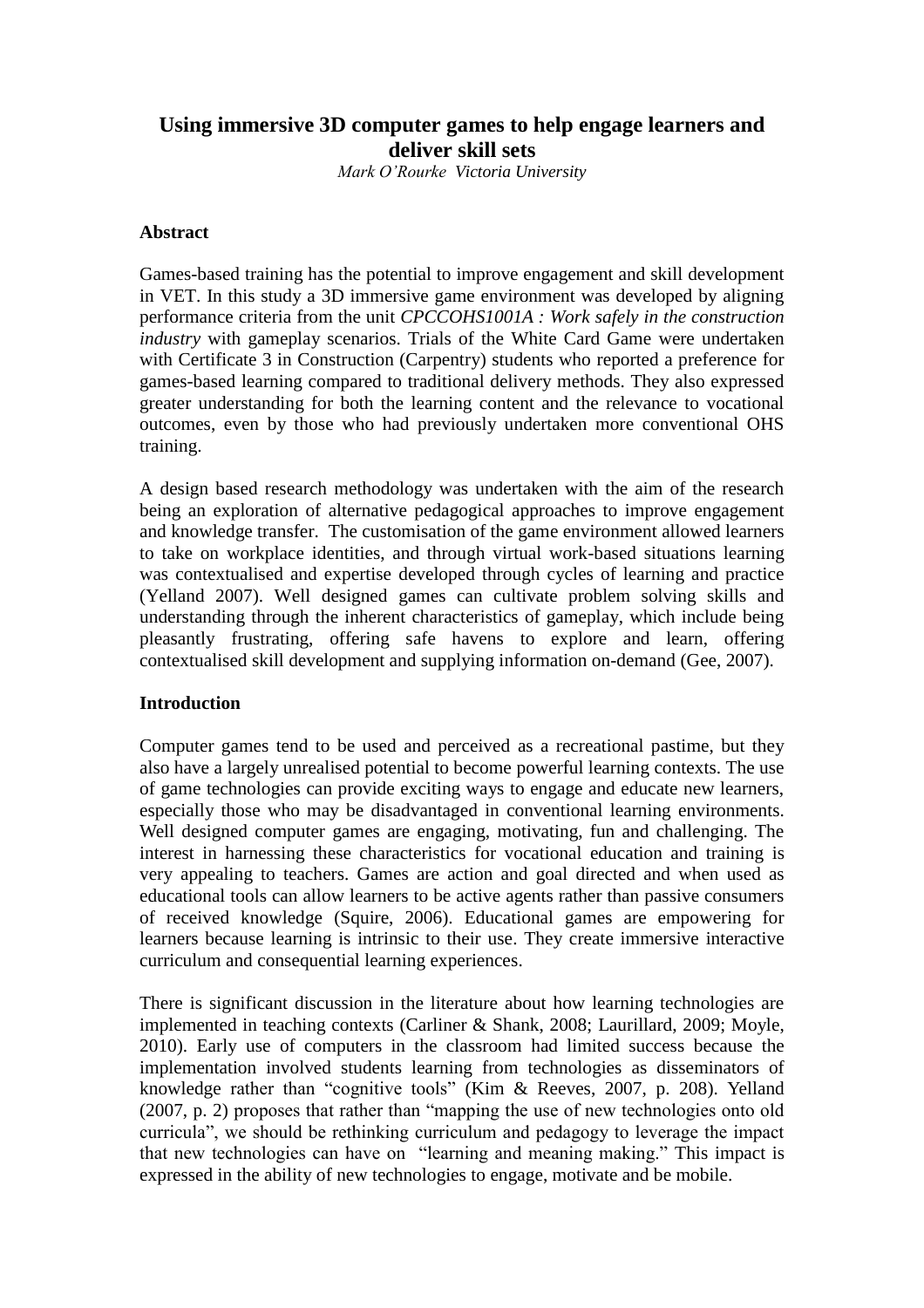This research involves the design, development and trial of the White Card Game, which offers an engaging and entertaining way to deliver safety training for the construction industry. Through a first person perspective the goal of the game is to identify, control and report workplace hazards on a construction site without getting injured or causing the death of workmates. By creating a virtual experience of being on a building site, the game offers real life challenges, problems and risks yet provides a safe place in which to learn and explore.

The pedagogical design of the game involved alignment of learning outcomes from the curriculum with gameplay scenarios. Students learn through imagining themselves in the roles they are training for. Within the gameplay they practice contextualised tasks, which importantly involves learning by making mistakes. In an earlier game developed with the same methodological approach of aligning performance criteria with gameplay scenarios, pre and post testing using multiple choice format summative assessment techniques showed that playing the game significantly improves performance outcomes in the assessment tests [\(O'Rourke, 2010\)](#page-9-4). This games-based learning approach has high efficiency of knowledge transfer because engaging with the content and being assessed occurs concurrently. Importantly there is no lag time between delivery, assessment and feedback.

New ways of designing and delivering VET curriculum is critical if learners are to be equipped for meeting the needs of contemporary society and having the capability to solve complex problems in the  $21<sup>st</sup>$  century. The VET sector has traditionally been competency based and this research collects and analyses data from the alignment of VET performance criteria with gameplay scenarios. However, being truly competent requires demonstration of skills in a workplace context that involves social situations, suggesting the need for new learning ecologies that address the complexities of living and working in the  $21<sup>st</sup>$  century. This research engages with developers, teachers and learners, gathering rich data from their interactions with each other and the game context, and considers a new learning ecology for the VET sector. The benefit of using games technology is not restricted to simply modelling a simulated environment, but includes real world scenarios and decision making processes as an integral part of the game. Such scenario building opportunities are well suited to the VET digital learning ecology that is created and analysed in this research.

The acquisition of any skill base is achieved by participating in activities and articulating ways of learning through which knowledge is developed, defended, and modified. Intrinsically, gameplay has these same characteristics. Game players adopt and invest in new identities through gameplay, thus when games are used for training they allow learners to take risks and imagine themselves in the roles they are training to achieve. Optimum learning that is deep and enduring is more readily achieved when it connects identity with authentic activity [\(Gee, 2007\)](#page-9-0). This is particularly relevant for connecting diverse student cohorts with just-in-time training for new and changing work environments [\(O'Rourke, 2013\)](#page-9-5). Virtual learning environments can provide learners with a system of essential variables and interactions that can easily become obscured in real world situations.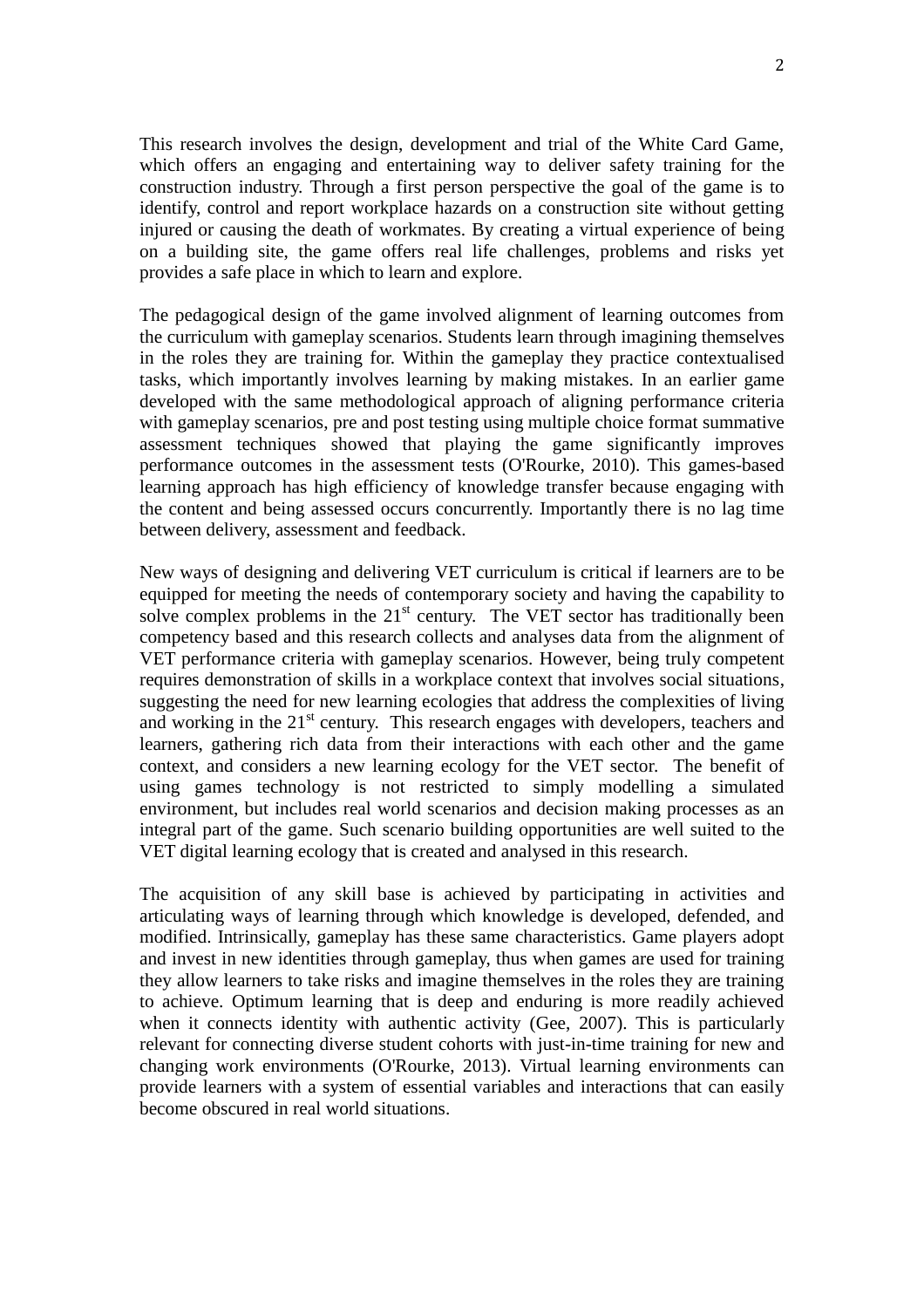#### **Literature review**

The purpose of this research is to analyse the interactions of games-based learning tools by describing the contexts in which gameplay impacts on VET skill sets. The research is significant in it's capacity to advance the knowledge base of new technology pedagogies that have been demonstrated as improving engagement with concepts and learning outcomes [\(Yelland, 2007,](#page-10-1) [2009\)](#page-10-2). In addition there is substantial literature indicating that process-driven systems can create deep, engaging learning environments in which key content elements become placed within existing conceptual structures, and which provide learners with more durable and transferable knowledge and skills [\(O'Rourke & Custance, 2009;](#page-9-6) [Yelland, O'Rourke, Lee, &](#page-10-3)  [Harrison, 2008\)](#page-10-3). However there is no data available investigating the interaction of these factors and their impact on VET learning outcomes. This research addresses this gap, and advances the knowledge base through the design and development of a targeted computer games-based learning tool.

The games-based delivery system acts as a mechanism for addressing learning outcomes through a competency based assessment framework, emphasising knowledge and skill acquisition in practical situations. This offers an agent-driven, experiential, process-based learning method, a style of delivery that is particularly suited to VET learners who are:

- more visual than verbal, in that they like to watch and see rather than read and listen;
- hands-on learners who prefer to learn by doing and by practicing;
- characterised by socially contextualised learning where they like to learn in groups with other learners;
- not self-directed learners, but like to have instructor guidance and a clear understanding of what is required of them.

#### [\(Smith & Dalton, 2005\)](#page-9-7)

Technologies offer the opportunity to create meaningful and relevant learning environments, enabling alternative forms of social interaction, providing ready access to information and facilitating the engagement of learners both synchronously and asynchronously. In the context of games-based learning new knowledge is created in the process of exploring the game world and taking on the challenges presented to the learner. While content integration provides an engaged experiential learning experience [\(Egenfeldt-Nielsen, 2007\)](#page-9-8), the rapid evolution of technologies and software offers challenges for educators to reconceptualise curricula and pedagogy and develop digital literacies that will provide optimal conditions for teaching, learning and creative inquiry.

Games-based learning systems are programmed to constrain user's actions and movements in the game world, which subsequently directs attention on important tasks and learning goals through these predefined rules. In this way they can provide a framework for facilitating learning by supporting learners as they engage in learning tasks. Technology-Enhanced Learning Environment (TELE) scaffolding can offer support to the learner by offering unique representational environments and allocating extraneous cognitive load to technological tools [\(Sharma & Hannafin, 2007\)](#page-9-9). Yelland and Tsembas [\(2008, p. 107\)](#page-10-4) propose that "pedagogies need to be reconceptualised to suit the new learning environments" and that we should focus on the nature of the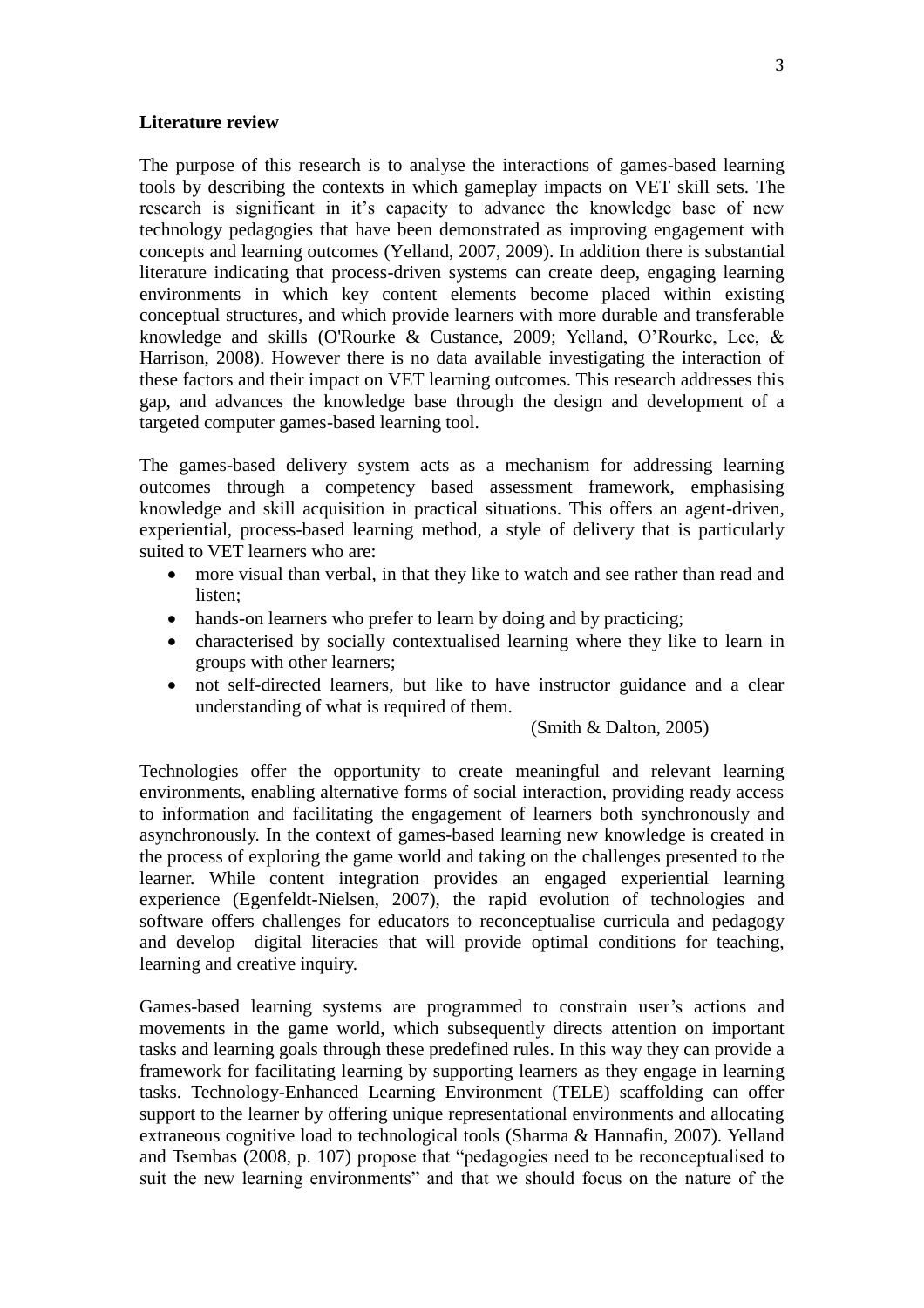content that learners are encountering rather than simply adopting a process of mapping new technologies onto outdated pedagogical models. This is particularly pertinent for VET in that the opportunity for learners to get on the job training with the appropriate amount of supervision to ensure a safe and meaningful experience is often limited. The introduction of games-based virtual learning can address this gap.

Learner motivation and engagement is facilitated through collaborative situated learning. By designing educational technologies that incorporate realistic and complex problem solving and are implemented in social contexts we can foster engagement and motivation.. Engagement theory [\(Kearsley & Shneiderman, 1998\)](#page-9-10) presupposes that students must be engaged in their studies for effective learning to occur and defines three parameters –collaboration; project based delivery; and an authentic real world focus. The game design for this research addresses these criteria: the design, development and trials involved collaborative activity among teachers, developers and students; the game was a product of project based delivery; and the authentic real world focus presented issues and problems common with decision making in a vocational setting.

Transformative learning attempts to explain how expectations framed within cultural assumptions and presuppositions, directly influence the meaning we derive from our experiences. It is the revision of meaning structures from experiences that is addressed by the theory of perspective transformation [\(Mezirow, 2000\)](#page-9-11). In gameplay the user is continually confronted with critical events and the subsequent revision of meaning is a continuing process. Mezirow's [\(2000\)](#page-9-11) theory has been expanded on in the Theory of Transformational Play [\(Barab, Gresalfi, & Ingram-Goble, 2010\)](#page-8-1). Transformational play draws on Dewey's [\(1963\)](#page-8-2) theory of transactivity however it extends the interrelations between the way that a person and situation can change one another, to position learners as active decision makers in the design process assuming that learners, content, and context are inextricably bound together.

When learners are required to remember static knowledge that does not support meaningful understanding and where there is no accountability and authority attached to the knowledge acquisition and use, the learning process is undermined [\(Gresalfi,](#page-9-12)  [Martin, Hand, & Greeno, 2008\)](#page-9-12). These characteristics are common features of many VET programs and can impact significantly on retention [\(Harris, Simons, Symons, &](#page-9-13)  [Clayton, 2001\)](#page-9-13). In contrast, games are action and goal oriented that rewards player's agency and problem solving skills. Games provide opportunities for players to choose when and where they use different content.

Gameplay is experiential with players being situated in a space where they have a defined role and their actions affect a specific context. Unlike many pedagogical situations where the trainer is responsible for outlining a context and delivering content that may be relevant at some future time, games supply an actionable context which resonates with and is responsive to the players requirements and goals [\(Barab](#page-8-1)  [et al., 2010\)](#page-8-1). This context with consequentiality is an experiential consequentiality in pedagogy that is quite different to the arbitrary consequentiality of traditional assessment practices of submitting assignments in exchange for grades. Games also supply consequential feedback, which empowers players by allowing them to experience the impact of their in-game decisions, learning through both their successful actions in the game and from making mistakes and failing tasks.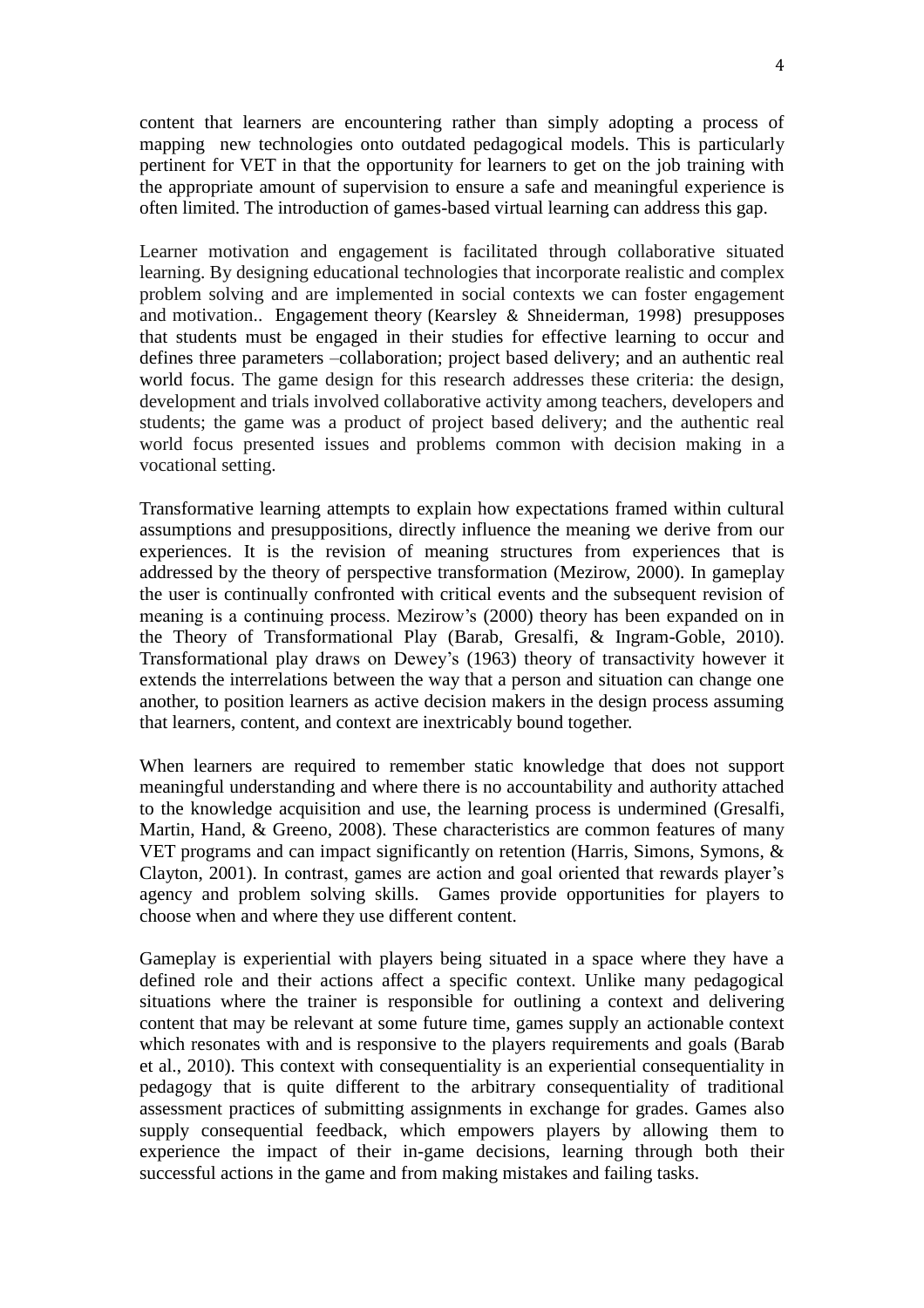#### **Method**

The research methodology used in this research involves implementing a Design Based Research approach. Design Based Research can improve educational practices through iterative analysis, design, development, and implementation, based on collaboration among researchers and practitioners in real-world settings [\(Wang &](#page-10-5)  [Hannafin, 2005\)](#page-10-5). When applied to the application of technology in education it actively involves: students acquiring skills or knowledge; teachers or facilitators; learning support tools; and technological resources. Design Based Research recognises "technology as a system beyond its tools" [\(Amiel & Reeves, 2008, p. 29\)](#page-8-3). Because of the complexity of the setting and interactions it is difficult to measure this impact through predictive research, but rather the real world context of the game trials is a "living laboratory" [\(Kafai, 2005\)](#page-9-14) where the critical variables are identified through activity and informed by previous research.

The cohort of students undertaking the White Card training at Victoria University ranges from individuals walking off the street and enrolling in the six hours of training needed to enable them to legally work on building sites, right through to Cert 3 students who undertake the training as part of an apprenticeship. There was a hesitancy in trainers to trial the game on the students enrolling only to get the White Card, as there were concerns that the trialing of new delivery methods could pose a credibility risk for the institution if they were to offer untested innovations in delivery. For this reason the trials were restricted to students undertaking the Certficate 3 in Construction (Carpentry). The cohort who undertook the trials were all male, aged 16- 19 years of age and involved 16 individuals.

The design of the computer game environment for this research includes a focus on how the curriculum can be integrated most effectively so that learning becomes implicit whilst the user plays the game, rather than explicitly emphasising the educational content through the use of text based material that is presented outside the gameplay scenario. The game form is first person shooter style modelled in a simulated work-based environment. The scenario takes place on a multi storey construction worksite where the user plays the role of a new employee. The game goal is to identify hazards and make decisions about who to report the hazard to and what needs to be done to control the hazard on the worksite. The user must report to the supervisor when entering the building site and then remains in contact with him throughout the game via (virtual) mobile phone. The supervisor gives direction and acts as a pedagogical agent guiding the user in their responses. A design document was produced to detail the components of the production including the game assets, and provide the mapping of the performance criteria to gameplay scenarios in order to address the assessment requirements.

The games-based activity system analysed in this research includes the design, development and trials of the White Card Game. It involves both object-oriented production and person-oriented communication, and cognition is distributed across all components of the system. The activity system includes the intentions and interactions of: the VET teachers using the games-based tools; the designers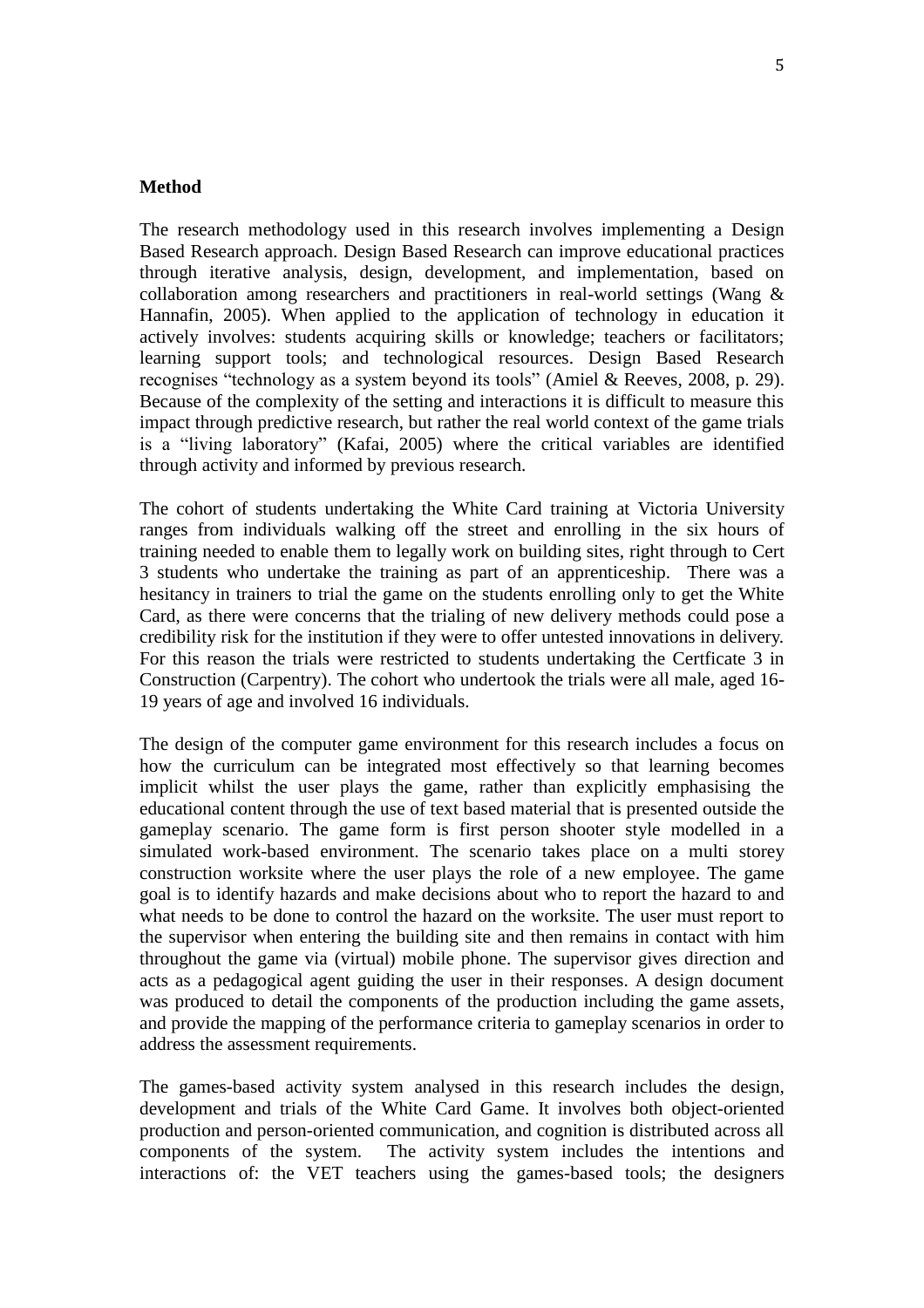developing the games; the students who are learning from the games; and the researcher as a critical participant. Design Based Research provides a methodological structure for analysing the development and trials of the game and informs the decisions about design and direction. Data collection techniques included in-game data collection of students' gameplay activity during trials, hard copy surveys of 12 questions administered to students immediately after the game trials, interviews with students after the trials, observations of students and teachers in the classroom while students were engaged in playing the game and communication documentation which included emails and notes from discussions and meetings with VET teachers and game developers during planning, production and trialing of the game.

## **Findings and discussion**

The design and development of the White Card Game was undertaken to offer an alternative pedagogical approach in order to address specific problems with engagement and retention of young student cohorts in the delivery of *CPCCOHS1001A : Work safely in the construction industry*. This research was undertaken to gauge whether the trials of the game were successful in achieving improved engagement, retention and success. Qualitative data was collected and analysed from students, teachers and developers using a Design Based Research approach in order to gain insight into how, why and whether the innovation was successful in achieving improved learning outcomes.

The design and development involved teachers and developers. The teachers were introduced to the game development process and tools, and were given an indication of what was possible within the constraints of the budget available. Demonstrated to the teachers were the game mechanics, and most importantly the limitations of user control over fine manipulation of game objects. This was critical for teachers to understand because it allowed them to realize that most of the practical hands-on training they delivered in the workshop were not to be replicated in a simulated environment, and the emphasis for knowledge transfer through the gameplay had a more cognitive focus than practical skill acquisition. So, even though the game world context was a vocational environment, with its associated modeled industry tools, the learning outcomes were not focused on practical production skills through the use of the simulated in-game tools.

Similarly discussion with developers was conducted to ensure there was an understanding for aligning competency based learning criteria from the Unit of Competency with the gameplay scenarios. This "unpacking" is the process for developing learning and assessment programs based on training package qualifications [\(2011\)](#page-8-4). This enabled the developers to envision how the game design would mediate the learning for the student participants, and in addition gave a training and occupational context for the game production. Communications data between teachers and developers indicated a transformation in their understanding of pedagogical game design that ensured successful training and gameplay outcomes.

In the game trials students were observed to interact excitedly as they progressed game goals. These interactions involved the teacher in animated discussions about the learning content and the consequences of failing to identify, report and control workplace hazards. Anecdotally teachers often feel that younger people are innately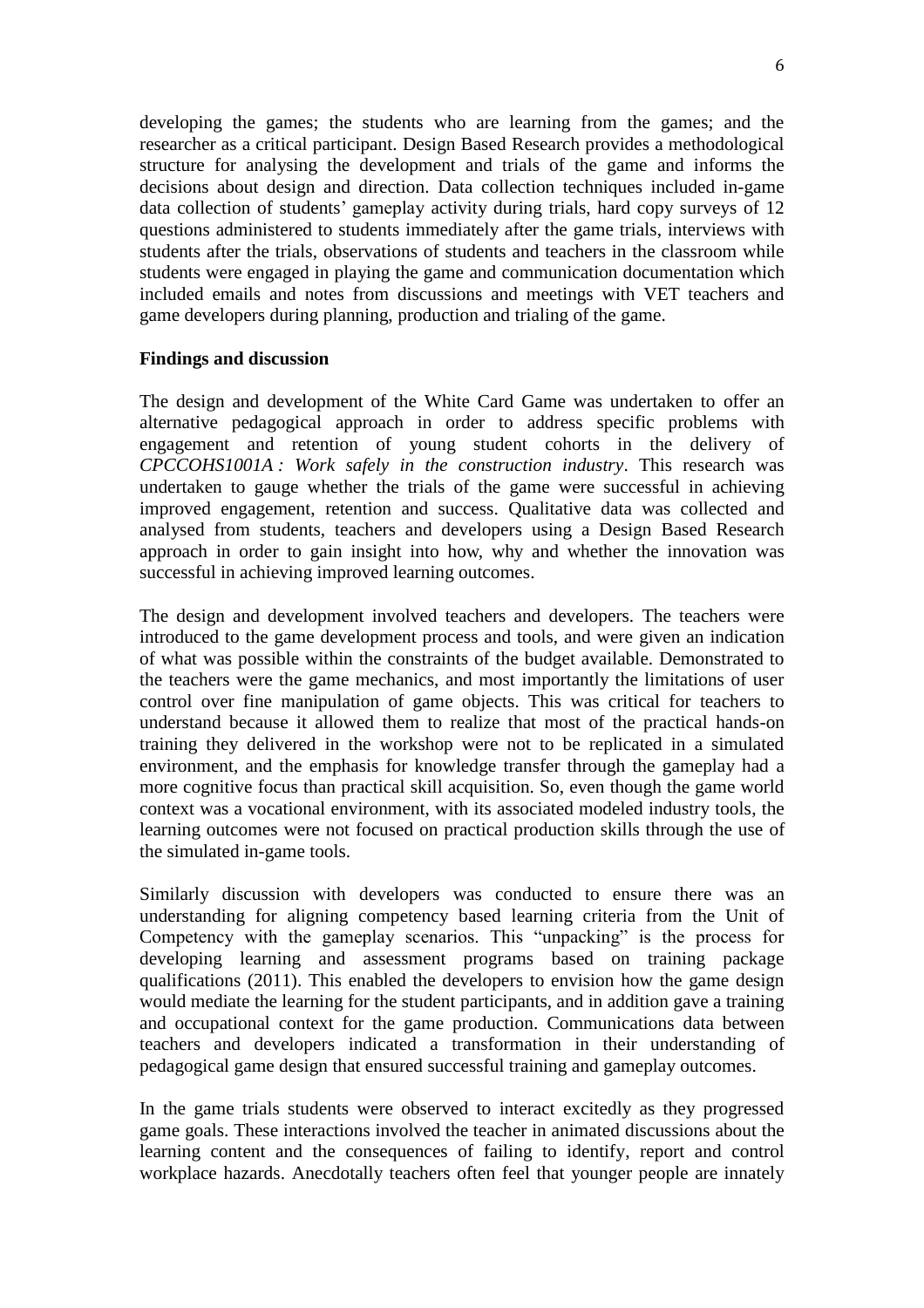adept at using digital tools, and there is reluctance to trial the latest technologies when they are demonstrated due to their own low digital self efficacy. Evidence from discussion with teaching and learning support staff indicate that trades teachers who are used to workshop based practical instruction do not readily embrace digital teaching technologies. However the benefit of using games in education is that they do not require a high degree of digital literacy to use. Observations of teachers during the trials of the White Card Game indicated they were empowered by being able to demonstrate their content knowledge of what was represented in the virtual environment. Teachers had expertise in the vocationally specific context of the game and were able to share this expertise while students made decisions and solved problems on the construction site in the game environment.

Student engagement was indicated through interview responses and observations during the trials. Comments made by students after playing the game include:

*RB: "More interactive than some teacher talking my ears off". BS: "So much easier to learn the basics when you play the game because it gets you involved in what is happening around you, which makes you pick up things much faster".* 

*LL: "It grabs more attention when it's in a game rather than on a whiteboard".* 

Students also indicated an improved understanding of the learning content than through more conventional delivery methods:

*RB: "Better than doing it in the text book, most boys are more interested in doing…doing the game, the work, than reading the textbook"*

*SD: "It was better than doing the text, it was more interactive, better than just sitting there and looking at a bit of paper, more enjoyable"*

*PN: "Obviously, I am a teenage boy that likes to play games, better than sitting in front of a bit of paper or looking at a white board or something."*

*ST: "It was a lot easier to learn through the game."*

The student's perception of what the game is trying to teach and how relevant and representative it is of vocational settings were expressed in the following comments:

*KM: "Made you think, rather than rushing it, what I should really do here, thinking how to do hazards, to prevent them."*

*TM: "Hazards were in the right places just like a worksite, and dealing with them too."*

*AW: "Good that there's multiple floors. Once you do the bottom floor you understand it better, get to the next floor you know it better."*

Surveys and interviews of students after completing the game indicated that the students felt empowered, with a sense of self efficacy. The survey results in Table 1 indicated that the majority of students found learning through the game engaging, that they learnt about the topic and the majority confirmed a confidence for understanding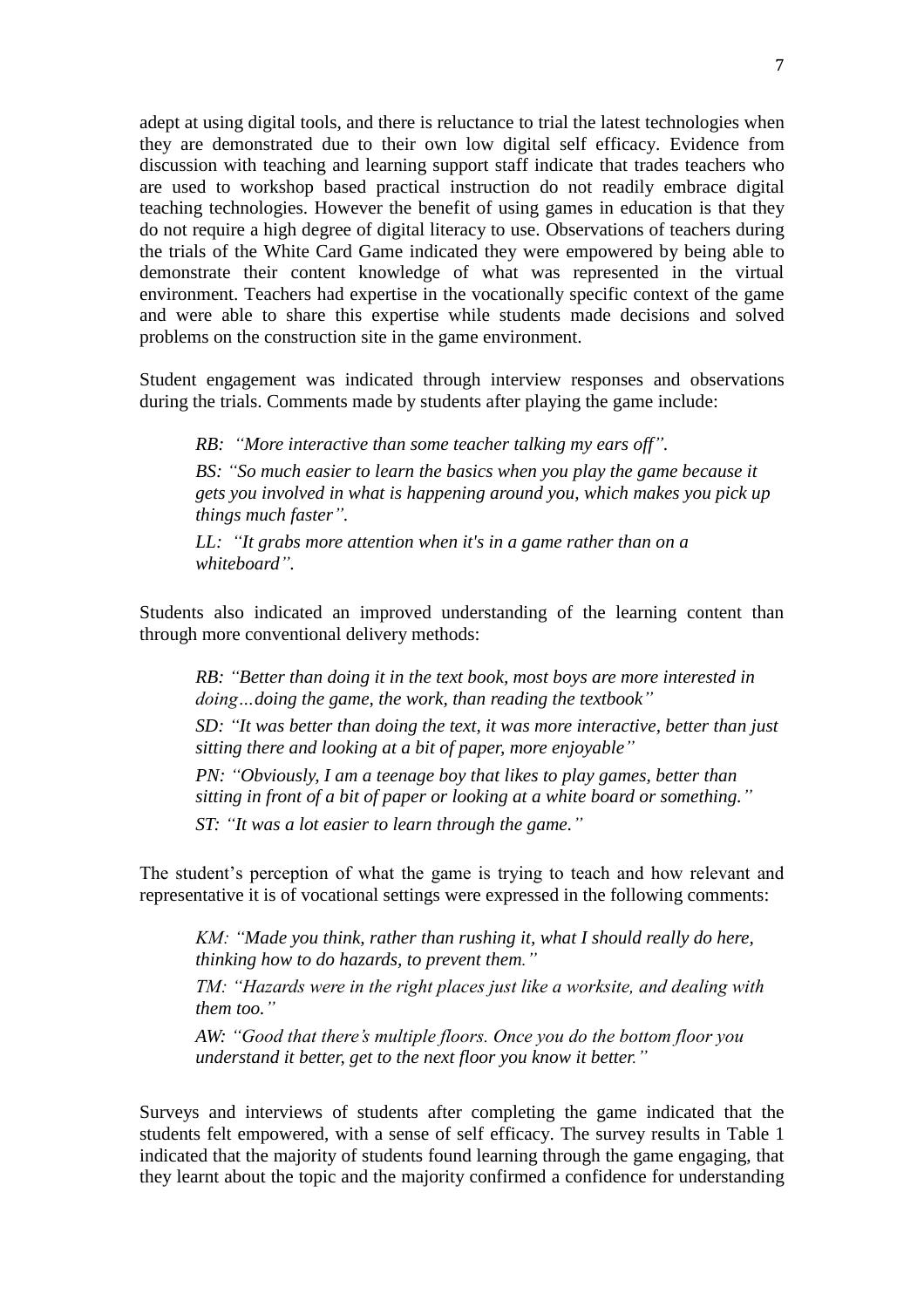OHS.

|                                              | strongly<br>disagree | disagree | agree | strongly<br>agree |
|----------------------------------------------|----------------------|----------|-------|-------------------|
| I found the game engaging                    |                      |          |       |                   |
| 2. I learnt about the topic playing the game |                      |          |       |                   |
| I feel confident I know OHS principles       |                      |          |       |                   |

| Table 1 : Post game survey results |  |  |  |  |  |
|------------------------------------|--|--|--|--|--|
|------------------------------------|--|--|--|--|--|

Interviews and observations of students indicated increased student engagement and understanding of the learning content when delivered in a games-based delivery context. Teacher anecdotes of students leaving class during delivery of OHS through conventional modes contrasted significantly with the games-based delivery where students stayed after class to continue engaging with the content and trying to improve their game score. Interviews with students also revealed a perception that there were aspects of workplace learning that were more accessible through the virtual scenarios than in real world situations. This is particularly relevant to the content in the White Card Game where it is much better to learn through failure in the virtual world than in real world settings where there is no second chance when suffering injury. The iterative development through the Design Based Research approach resulted in enhancements for user experience thereby improving accessibility for a diverse cohort of learners. This included designing for low digital literacy by offering tutorials to teach the user how to play the game while playing the game. This is achieved by stepping the user through required tasks under the guidance of the supervisor before moving through into the virtual construction site on their own. This also aligns with the real world context, and is supported by WorkSafe Victoria campaigns [\(2008\)](#page-10-6), by emphasising that workers should not be afraid to ask help from a supervisor if they are unsure of anything in the workplace. Designing for low digital literacy also ensured buy-in from the trades teachers. Observations revealed that the trade teachers were empowered by having a capacity to walk into a classroom of computers, be able to facilitate a computer based activity and still remain the expert.

The White Card Game was designed so that interaction was contextually linked with learning goals thereby involving metacognitive processes when engaging with the learning task and content rather than simply focusing on winning. There was evidence of this in interviews with students who commented on the relevance of the game to workplace safety and how they felt they learnt more through the activity focused simulation. In the trials the teacher walked around the class and discussed with the students the decisions they were making as they played the game. Observations showed that the discussion among students, and between students and the teacher while the game was played, were all focused on identifying hazards in the virtual construction site, who the hazards should be reported to and what action is required to control the hazard. This discussion was animated and engaged as the students navigated through the virtual environment, aiming for a high score, earning the maximum possible wage and connecting these parameters with safe behaviour by avoiding negligence in the gameplay decisions.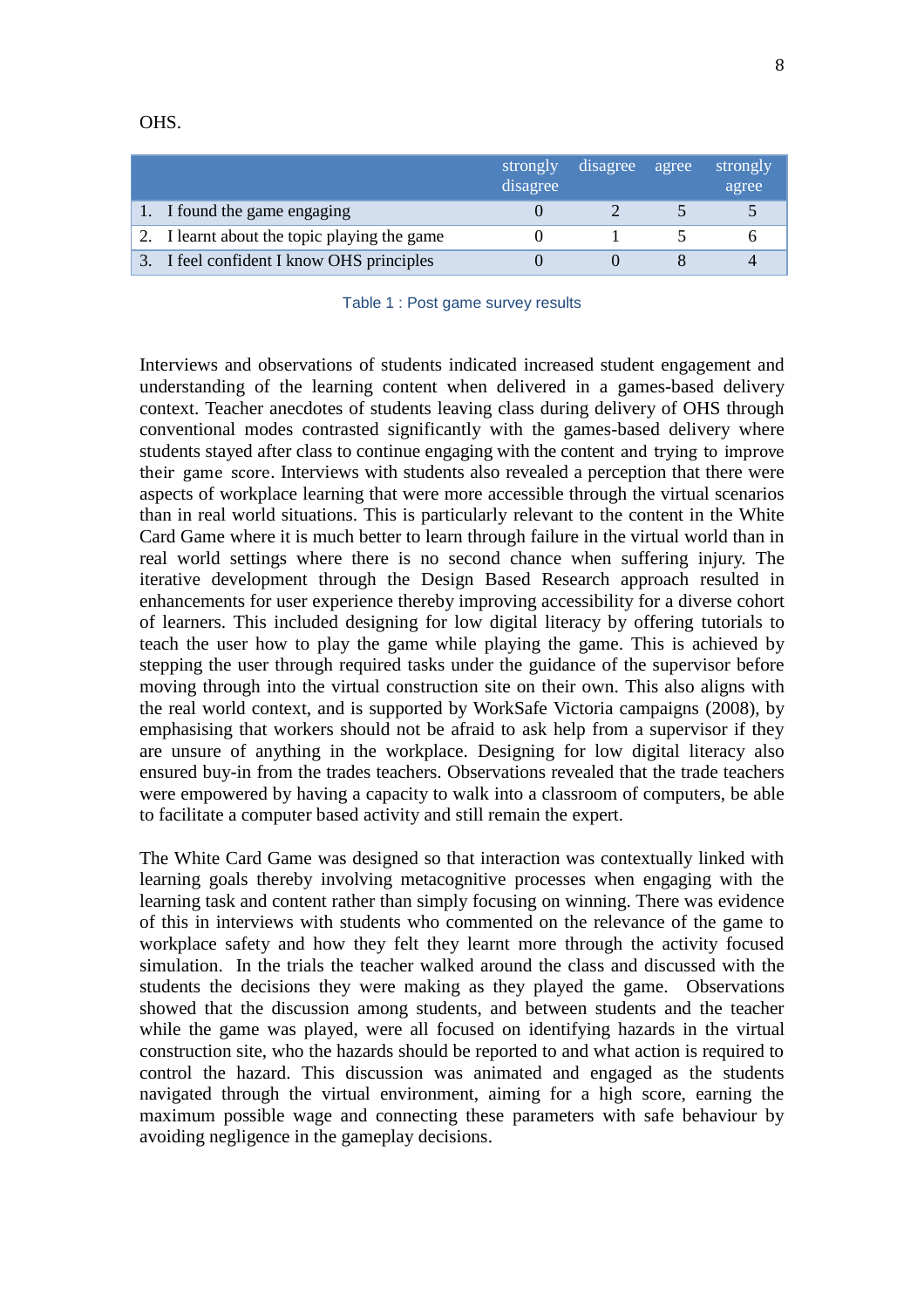#### **Conclusion**

The research provides evidence for new ways to facilitate delivery and assessment of VET through games-based learning. The results indicated enhanced engagement of participants by making them active agents in the design, development and delivery of the learning experience. This was most evident in the game trials where the student engagement with work safety issues was a particular highlight. Workplace safety is one of the most difficult subjects to deliver to students, one teacher reporting that it was not unusual to get students wandering out of the class, or not returning after morning tea break, when work safety was delivered in a more traditional powerpoint presentation style. When the game was delivered there was animated peer to peer interactions and lively discussion with the teacher, students even stayed after the class had finished to improve their game score.

The research indicates potential for games-based delivery in VET and through a Design Based Research method formulates an approach that is: attuned to student diversity; enables active and collaborative learning; provides a scaffolded sequence to enhance skill development; and aligns assessments and learning with learning outcomes. Games-based delivery enables learning to be contextualised and expertise to develop through cycles of learning and practice. This active learning, especially effective for learners who are disadvantaged in conventional learning environments [\(O'Rourke,](#page-9-5) 2013), improves retention and successful completion of training. This research has shown that games-based delivery can improve students' competency through elevated engagement and retention, and thereby reduce occupational risks on building sites and mitigate actions that can place them and other workers at risk.

### **Acknowledgements**

The project was funded by the National VET E-Learning Strategy, and developed by the Curriculum Innovation Unit at Victoria University in conjunction with Oztron Media. The White Card Game can be downloaded at www.whitecardgame.com.au.

# **References**

<span id="page-8-3"></span>Amiel, T., & Reeves, T. C. (2008). Design-based research and educational technology: Rethinking technology and the research agenda. *Educational Technology & Society, 11*(4), 29-40.

<span id="page-8-1"></span>Barab, S. A., Gresalfi, M., & Ingram-Goble, A. (2010). Transformational Play : Using Games to Position Person, Content, and Context. *Educational Researcher, 39*(525).

<span id="page-8-0"></span>Carliner, S., & Shank, P. (2008). *The e-Learning Handbook : Past Promises, Present Challenges*. San Francisco: Pfeiffer.

<span id="page-8-4"></span>Department of Education Employment and Workplace Relations. (2011). *Training Packages @ Work : Back 2 Basics*. Canberra: Commonwealth of Australia Retrieved from [http://www.tpatwork.com](http://www.tpatwork.com/).

<span id="page-8-2"></span>Dewey, J. (1963). *Experience and education* (Original work published 1938 ed.). New York: Collier MacMillan.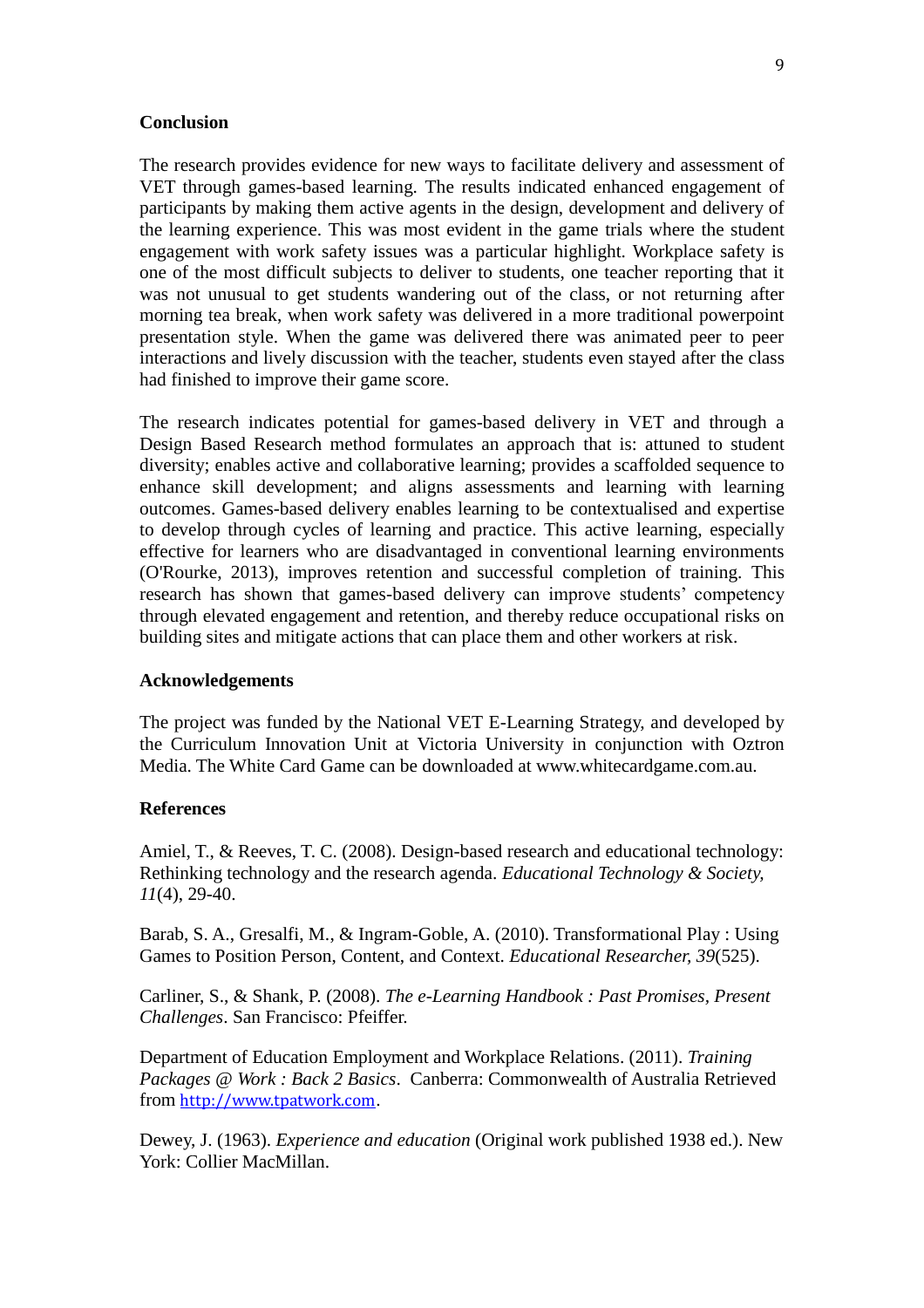<span id="page-9-8"></span>Egenfeldt-Nielsen, S. (2007). Third generation educational use of computer games. *Journal of Educational Multimedia and Hypermedia, 16*(3), 263-281.

<span id="page-9-0"></span>Gee, P. G. (2007). *Good Video Games + Good Learning*. New York: Peter Lang.

<span id="page-9-12"></span>Gresalfi, M. S., Martin, T., Hand, V., & Greeno, J. G. (2008). Constructing competence: An analysis of students' participation in the activity system of mathematics classrooms. *Educational Studies in Mathematics, 70*, 49-70.

<span id="page-9-13"></span>Harris, R., Simons, M., Symons, H., & Clayton, B. (2001). Factors that contribute to retention and completion in apprenticeships and traineeships. *Australian Apprenticeships: Research Readings. NCVER*, 221-237.

<span id="page-9-14"></span>Kafai, Y. (2005). The classroom as" living laboratory": Design-based research for understanding, comparing, and evaluating learning science through design. *Educational technology: The magazine for managers of change in education*(1), 28- 33.

<span id="page-9-10"></span>Kearsley, G., & Shneiderman, B. (1998). Engagement Theory: A Framework for Technology-Based Teaching and Learning. *Educational Technology, 38*(5), 20-23.

<span id="page-9-3"></span>Kim, B., & Reeves, T. C. (2007). Reframing research on learning with technology: in search of the meaning of cognitive tools. *Instructional Science, 35*, 207–256.

<span id="page-9-1"></span>Laurillard, D. (2009). The pedagogical challenges to collaborative technologies. *International Journal of Computer-Supported Collaborative Learning, 4*(1), 5-20.

<span id="page-9-11"></span>Mezirow, J. (2000). *Learning as transformation : critical perspectives on a theory in progress*. San Francisco: Jossey-Bass

<span id="page-9-2"></span>Moyle, K. (2010). Building innovation: learning with technologies. *Australian Education Review, 56*(1).

<span id="page-9-4"></span>O'Rourke, M. (2010). *Games- What are they good for?* Paper presented at the 13th Annual Australian Vocational Education and Training Research Association (AVETRA) Conference, Gold Coast.

<span id="page-9-5"></span>O'Rourke, M. (2013). *Playing for the future: the role of gameplay, narrative and fun in computer games-based training.* (PhD), Victoria University, Manuscript submitted for publication.

<span id="page-9-6"></span>O'Rourke, M., & Custance, J. (2009). *Playing your way to competency*. Paper presented at the 12th Annual Australian Vocational Education and Training Research Association (AVETRA) Conference, Sydney.

<span id="page-9-9"></span>Sharma, P., & Hannafin, M. J. (2007). Scaffolding in Technology-Enhanced Learning Environments. *Interactive Learning Environments, 15*(1), 27-46.

<span id="page-9-7"></span>Smith, P., & Dalton, J. (2005). Getting to grips with learning styles.: National Centre for Vocational Education Research.